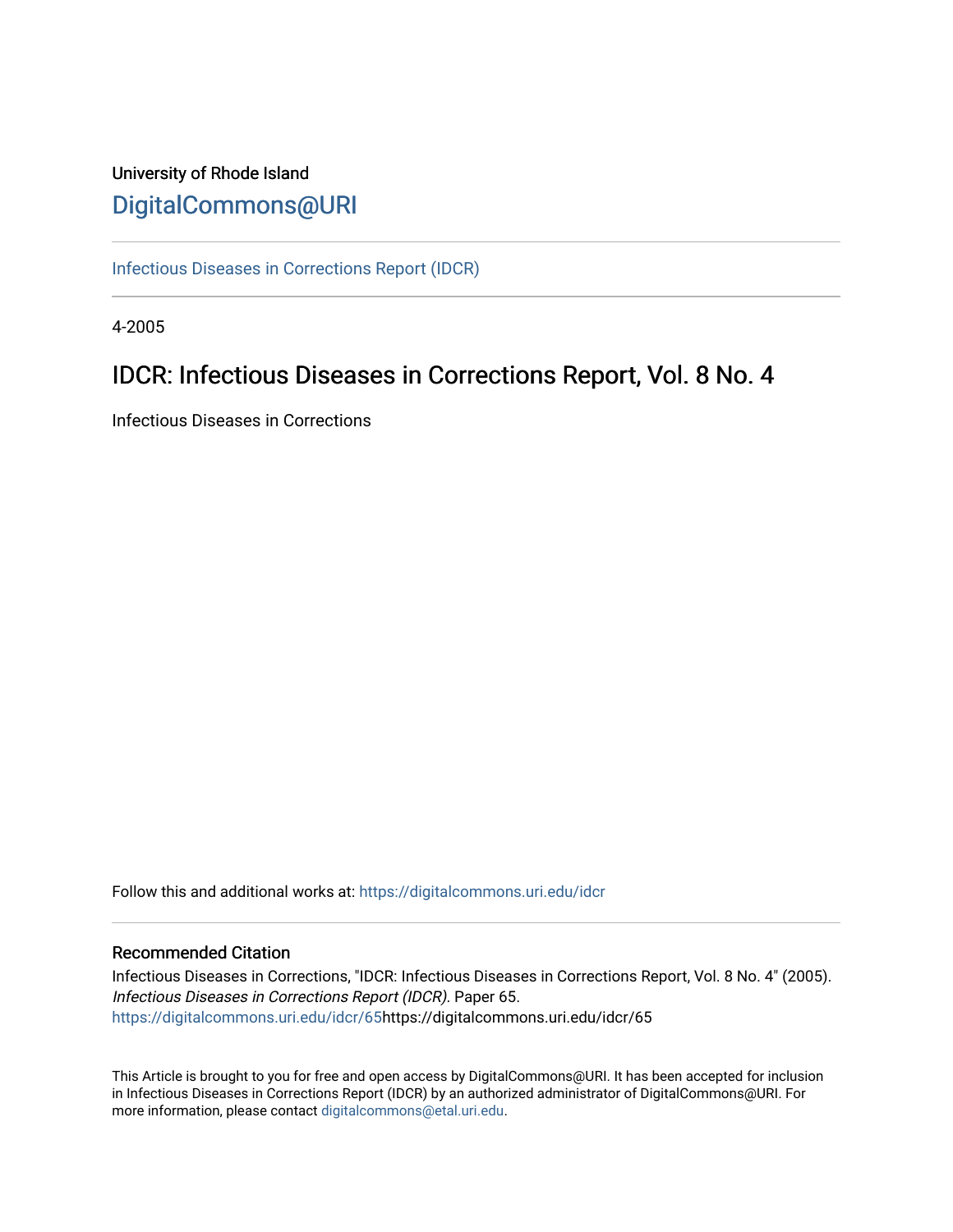

# **FORMERLY HEPP Report**

April 2005 Vol. 8, Issue 4

# NFECTIOUS DISEASES IN CORRECTIONS REPORT

# SPONSORED BY THE BROWN MEDICAL SCHOOL, OFFICE OF CONTINUING MEDICAL EDUCATION

# **ABOUT IDCR**

*IDCR, a forum for correctional problem solving, targets correctional physicians, nurses, administrators, outreach workers, and case managers. Published monthly and distributed by email and fax, IDCR provides up-to-the moment information on HIV/AIDS, hepatitis, and other infectious diseases, as well as efficient ways to administer treatment in the correctional environment. Continuing Medical Education credits are provided by the Brown University Office of Continuing Medical Education. IDCR is distributed to all members of the Society of Correctional Physicians (SCP) within the SCP publication, CorrDocs (www.corrdocs.org).*

## **CO-CHIEF EDITORS**

**Anne S. De Groot, MD** *Director, TB/HIV Research Lab, Brown Medical School*

**David Thomas, MD, JD** *Professor and Chairman, Department of Surgery, Division of Correctional Medicine NSU-COM*

**DEPUTY EDITORS Joseph Bick, MD**

*Chief Medical Officer, California Medical Facility, California Department of Corrections*

> **Renee Ridzon, MD** *Senior Program Officer, HIV, TB, Reproductive Health, Bill & Melinda Gates Foundation*

**Bethany Weaver, DO, MPH** *Acting Instructor, Univ. of Washington, Center for AIDS and STD Research*

## **SUPPORTERS**

*IDCR is grateful for the support of the following companies through unrestricted educational grants: Major Support: Abbott Laboratories, Boehringer Ingelheim and Roche Pharmaceuticals. Sustaining: Pfizer Inc., Gilead Sciences, Inc., GlaxoSmithKline, Merck & Co., Schering-Plough and ViroLogic.*

# **MANAGING STIS IN JAILS**

*By Karl Brown\*, MD, Rikers Island Jail*

*DISCLOSURES: \*Consult: Bristol-Myers Squibb, Gilead, GSK and Abbott Laboratories, Speaker's Bureau: Glaxo-Smith Kline*

Most epidemiological studies evaluating the prevalence of infectious diseases in correctional facilities have neglected the prevalence in jails. While rapid turnover of inmates within jails makes it difficult to measure and quantify sexually transmitted infection (STI) prevalence, an assessment conducted by the Centers for Disease Control and Prevention (CDC) in 1997 found that only 12- 47% of jails offered routine testing for syphilis, gonorrhea, or chlamydia, and most offered testing only to symptomatic individuals or those who requested testing.<sup>1</sup> In those jails using symptomatic screening for STIs, less than 8% and 3% of women and men, respectively, were tested. This study also documented a common feature of jail testing schema: approximately 50% of arrestees were released within 48 hours after intake, yet most facilities received the inmates' STI test results more than 48 hours after admission.<sup>2</sup>

The focus of medical care within jails tends to be on urgent and/or acute medical conditions, such as mental illnesses, drug withdrawal, trauma and tuberculosis, rather than on STIs (see table 1). If more focus was made on appropriate diagnosis and treatment of STIs in jails, their transmission among inmates in prisons should decrease since jails are often the initial point of entry into a correctional facility. Some have made a strong argument for collaboration between jails, prisons, and health departments to diagnose, track, and report STI trends in corrections.<sup>3</sup> This has largely been limited by a lack of resources.

This article will focus on the epidemiology, diagnosis and treatment of the most common STIs found within jails: syphilis, gonorrhea, chlamydia, and herpes simplex virus (HSV). The relationship between HSV and the acquisition and transmission of HIV, and the prevalence and prevention of hepatitis A and B will also be addressed.

## **EPIDEMIOLOGY Syphilis**

After an all-time low in 2000, the prevalence of syphilis in the general US population increased for the third consecutive year in 2003. <sup>4</sup> Between

2002 and 2003, primary and secondary syphilis increased by 4.2%, from 2.4  $\text{cases}^5$  to 2.5  $\text{cases}$ per 100,000. In 2003, the median percentage of reactive syphilis tests for adult women and men entering correctional facilities was 7.5% and 2.3%, respectively (see table 2.) While more than 60% of all primary and secondary syphilis cases occur among men who have sex with men (MSM), a more recent analysis<sup>6</sup> suggests that waning immunity within communities may also contribute to easier acquisition of disease.

There is significant geographical variation in the prevalence of syphilis, with the highest rates reported in southern states and in corrections. In 1990, an outbreak of syphilis in New York City (NYC) led to intake syphilis screening and control initiatives in NYC jails. In one NYC jail, syphilis was identified in 3.3% of incoming inmates who were screened.<sup>7</sup>

## **Gonorrhea and Chlamydia**

The prevalence of gonorrhea in the general US population increased until 2003 when rates decreased 4.8% from 122 cases per 100,000 in 2002 to 116.2 cases per 100,000 in 2003.<sup>8</sup> In 2003, the median gonorrhea positivity for both adult women and men entering corrections was 1.8%.

The prevalence of chlamydia in the general population increased 5.1% from 289.4 cases per 100,000 in 2002 to 304.3 cases per 100,000 in 2003. In 2003, the median chlamydia positivity for adult women and men entering corrections was 6.3% and 6.4%, respectively. Most male facilities reporting chlamydia infection were juvenile facilities; rates ranged from 1.3 per 100,000 in a Colorado juvenile facility to 16 per 100,000 in a Pennsylvania adult facility. Reported rates of chlamydia among female facilities range from 1.3 per 100,000 in a Montana facility to 33.5 per 100,000 in an Oklahoma facility, and these esti-

## *Continued on page 2*

## **WHAT'S INSIDE** Ask the Expert pg 6 STI 101 **mass 2016** pg 7 In The News pg 8 Self-Assessment Test pg 9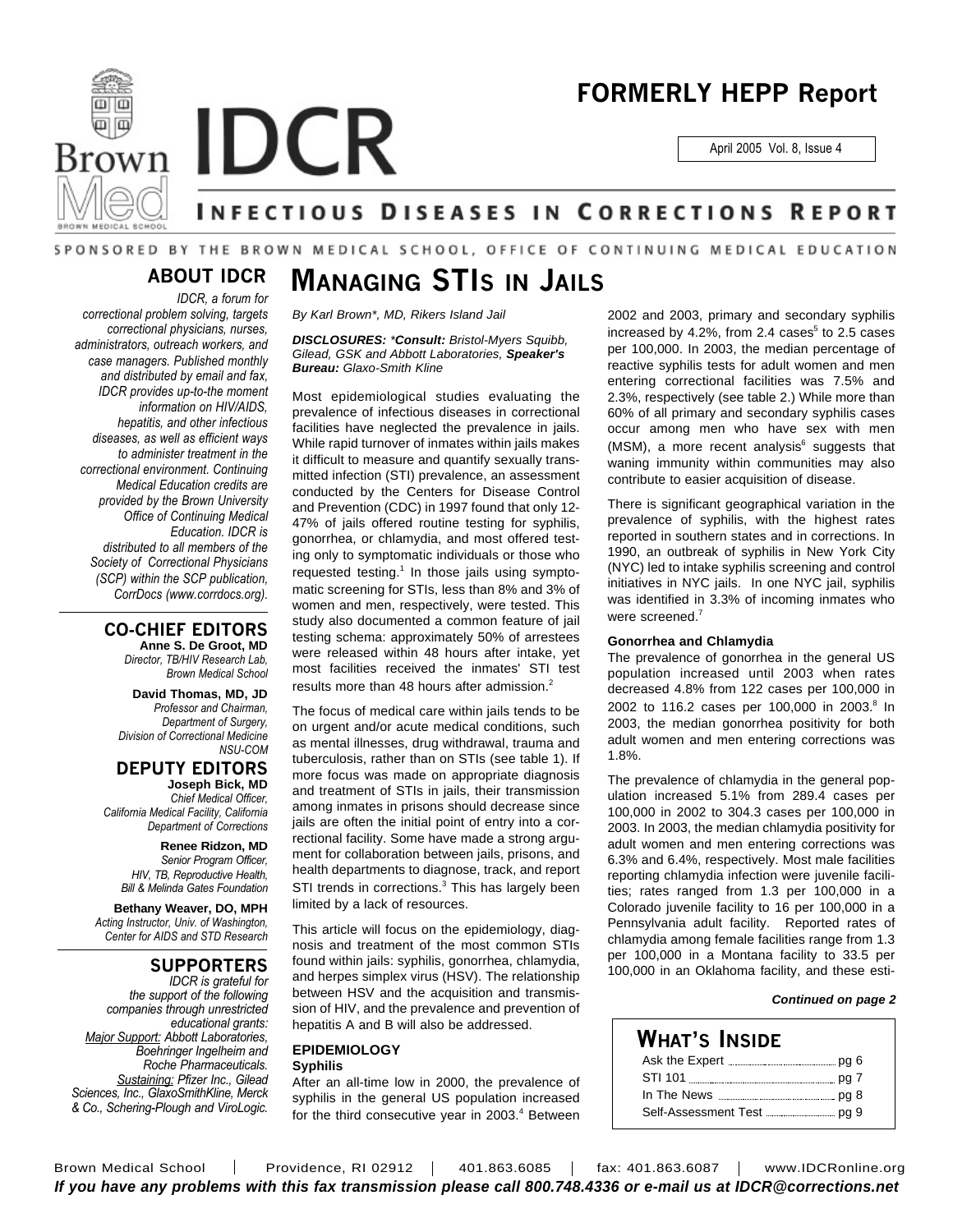## **MANAGING STIS IN JAILS...** *(continued from page 1)*

mates are likely under-representative.<sup>9</sup> Generally, the rate of diagnosed gonorrhea is half the rate of diagnosed chlamydia, and many authorities believe that both of these STIs are under-reported.

The rate of asymptomatic chlamydia and gonorrhea among men is unknown. 10 Because most correctional facilities do not perform intake screening for gonorrhea or chlamydia, the prevalence of asymptomatic disease is difficult to estimate. <sup>11</sup> Unpublished data from a recent study on male inmates in the NYC jail system revealed a relatively high rate of asymptomatic chlamydial infection, especially in males 35 years and older. This finding led to the current universal screening for chlamydia and gonorrhea in all males older than 35 years in NYC jails. Additionally, NYC jails test all males for chlamydia and gonorrhea, regardless of age, when they present with signs/symptoms of urethritis. Universal STD screening for females also occurs in NYC jails.

#### **HSV**

Genital HSV is notoriously under-diagnosed, both in the general population and in corrections. Infection is life-long with rare to frequent recurrences of symptomatic and asymptomatic genital shedding of two serotypes of virus; most commonly HSV-2, and sometimes, HSV-1. There is scant data on HSV prevalence rates, but nationwide, it is estimated that 50 million individuals (one of every five Americans) have genital HSV infection. 12

In addition to the discomfort of repeated outbreaks and the risk of transmission, there is also concern that, like other ulcerative STDs, HSV may play a role in the transmission and acquisition of HIV. In a study by Schacker et al, HIV was isolated from HSV-genital ulcers 13 and an increased risk of HIV acquisition was estimated at 2 to 4 times greater when HSV was present. <sup>14</sup> The results of a preliminary study in Africa suggested that suppressive therapy with acyclovir for patients infected with HSV-2 could be effective in decreasing the risk of HIV acquisition. 15

## **Hepatitis A and B**

The prevalence of acute Hepatitis B virus (HBV) infections has decreased by more than 60% in the general US population, from a rate of 8.5 per 100,000 in 1990 to 2.8 per 100,000 in 2002. High rates of disease continue among men 25-39 years and in women 40 years and older. Notably, persons belonging to these age groups represent a large core population of incarcerated individuals.

While there have been several outbreaks of HBV in correctional facilities,<sup>16</sup> there have

## **Table 1: Differences Between Jails and Prisons**

|                      | Jails                                                                      | <b>Prisons</b>      | <b>Jails and Prisons</b> |
|----------------------|----------------------------------------------------------------------------|---------------------|--------------------------|
| Length of stay       | Unknown, Brief: 24                                                         | Known               |                          |
|                      | hours to <one td="" year<=""><td>Usually &gt; one year</td><td></td></one> | Usually > one year  |                          |
| Turnover             | Rapid                                                                      | Less rapid          |                          |
| Population size      | Usually small                                                              | Usually large       |                          |
| Communication        | Moderate to extensive                                                      | Low to moderate     |                          |
| with local DOH*      |                                                                            |                     |                          |
| Environment          | Unstable                                                                   | Stable              |                          |
| Screening priorities | Trauma, drug with-                                                         | Chronic illness     | <b>Tuberculosis</b>      |
|                      | drawal, suicide risk,                                                      | (e.g. hypertension, |                          |
|                      | <b>STIs</b>                                                                | diabetes, lung dis- |                          |
|                      |                                                                            | ease)               |                          |
| Age                  | Younger                                                                    | Older               |                          |
| Staffing             | Less stable                                                                | More stable         |                          |

*Excerpted from Intake and Evaluation in Prisons and Jails, Clinical Practice in Correctional Medicine, Michael Puisis, D.O. Mosby Incorporated 1998*

*\*Ninth National Survey of HIV/AIDS, Sexually Transmitted Diseases, and Tuberculosis in Correctional Facilities*

|  | Table 2: Syphilis infection rates in selected states 2003, /100,000 pop. |  |  |  |  |
|--|--------------------------------------------------------------------------|--|--|--|--|
|  |                                                                          |  |  |  |  |

| <b>State</b> | <b>General Population</b> | <b>Men Corrections</b> | <b>Women Corrections</b> |
|--------------|---------------------------|------------------------|--------------------------|
| Pennsylvania | 1.3                       | 16.0                   | 77                       |
| Texas        | 3.0                       | 5.5 (juveniles)        | 5.5                      |
| Georgia      | 6.8                       | 6.8 (juveniles)        | 7.0                      |
| Alabama      | 2.5                       |                        | 12.4                     |
| New York     | 3.0                       | 6.4                    | 12.7                     |
| California   | 3.7                       | 5.6                    | 6.2                      |

*Adapted from the CDC. 2003 Sexually Transmitted Disease Surveillance Report. 2005.*

not been any reported outbreaks of hepatitis A virus (HAV) in corrections.

## **Diagnosis of STIs**

The diagnosis of STIs within corrections requires a high index of suspicion, a thorough, non-judgmental sexual history, and a careful genital examination. All inmates should be screened for STIs, particularly when they first enter the system, and screening should be based on prevalence as measured by the population served (see table 4).

#### **Syphilis**

The absence of signs and symptoms of syphilis in infected individuals often makes diagnosis difficult. When a chancre or generalized rash is present in the clinical setting, laboratory testing should be used for confirmatory purposes. Syphilis is most often diagnosed by serologic testing using the non-treponemal Rapid Plasma Reagin (RPR) or the Venereal Disease Research Laboratory (VDRL) test. Treponemal tests include the Fluorescent Treponemal Antibody Absorbed [FTA-ABS] and T. pallidum Particle Agglutination [TP-PA]) and are used to confirm non-treponemal test results. The result of one serologic test result in an asymptomatic inmate without laboratory confirmation (i.e. treponemal test) is insufficient for diagnosis because false-positive

non-treponemal results may be secondary to other medical conditions.

In high prevalence settings, in cases where signs/symptoms of syphilis exist, and where the history of successful treatment is absent or unreliable, a Rapid RPR test can be used to justify empiric treatment while awaiting confirmatory treponemal test results. Rapid RPR tests are particularly useful in jail settings where patients may not be available when confirmatory treponemal test results return, typically 48 hours later.

The results of non-treponemal tests correlate with disease activity and usually revert to negative following successful treatment, though they may remain positive at low titer in some individuals. This condition is referred to as "serofast."

Treponemal antibody tests usually remain positive for years, and sometimes for the lifetime of the patient, regardless of treatment or disease activity. Fifteen to 25% of people may revert to negative two to three years after successful treatment.

#### **Gonorrhea and Chlamydia**

Men with gonorrhea tend to present with symptoms of pain, dysuria, tenesmus, and penile and/or anal discharge, dependent upon the mode of acquisition. Chlamydia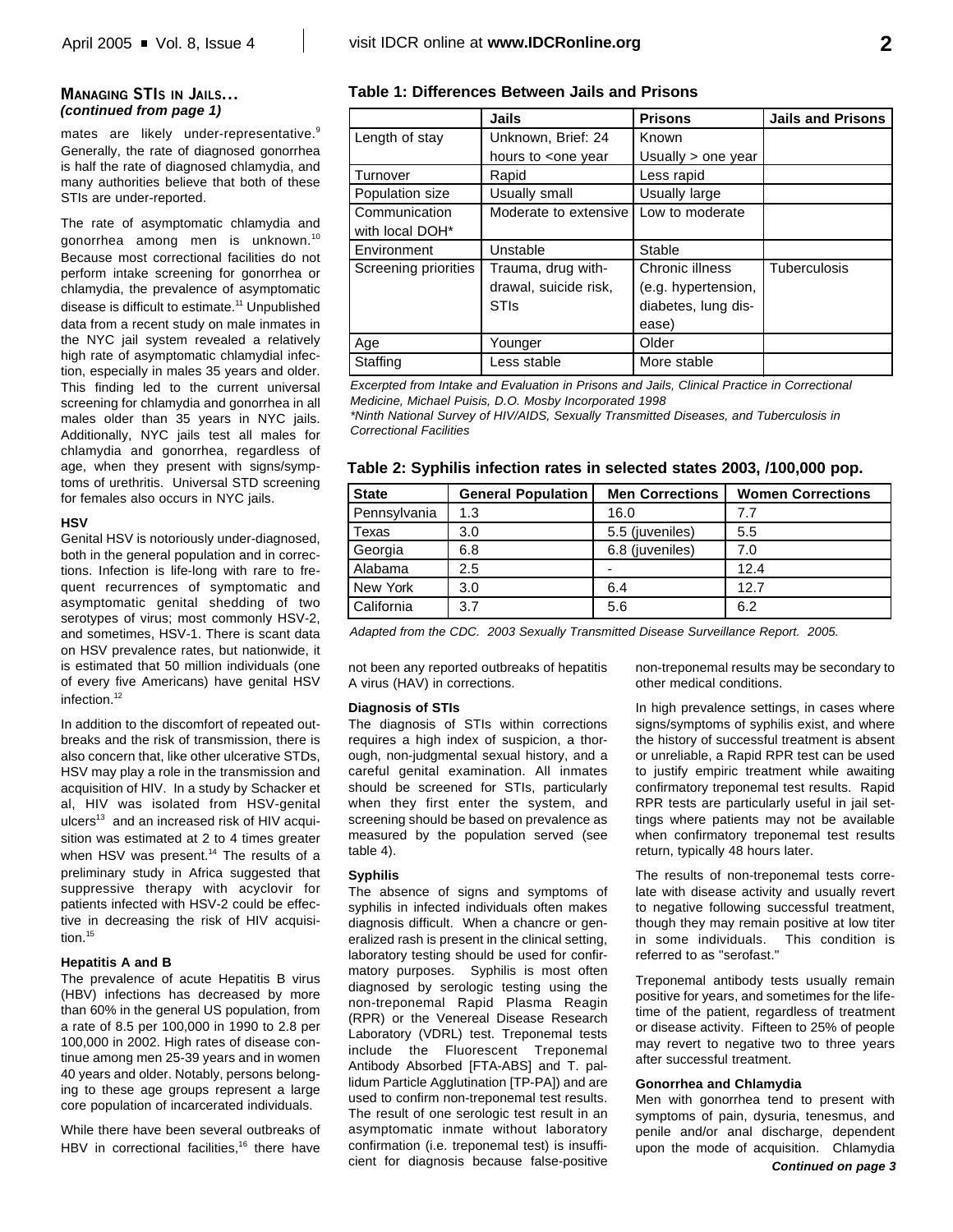## **MANAGING STIS IN JAILS......** *(continued from page 2)*

infection may present with scant urethral discharge or symptoms. In contrast to men, women infected with gonorrhea and chlamydia are often asymptomatic and therefore go undetected and untreated for longer periods of time. Left untreated, infection can lead to pelvic inflammatory disease, tubo-ovarian pregnancy, and sterility.

The most dramatic change in the diagnosis of STIs has occurred in the laboratory diagnoses of gonorrhea and chlamydia. Previously, invasive swabs inserted for samples were required for culture or microscopic examination. Now, nucleic amplification testing of fluid samples, including urine, sensitively diagnoses both gonorrhea and chlamydia. Medical providers should note that when the nucleic amplification test is repeated soon after treatment completion, the repeat test result may be positive. Consequently, it will be unclear if the person has been newly infected or has a residual positive test.

## **HSV**

The clinical diagnosis of genital herpes is fairly straightforward when the patient presents with pain, vesicles, pustules, or genital ulcers. These symptoms, in conjunction with a slight fever and inguinal adenopathy, are not uncommon in primary genital HSV. Recurrences tend to be less symptomatic, but itching, burning, and tingling at the site of infection or proximal sites may help clarify the diagnosis. Viral cultures taken with a swab from the base of an open ulcerative lesion can identify which type of HSV the patient is infected with, regardless of the presence of symptoms. This has prognostic significance, as genital HSV-2 disease recurs more frequently than genital HSV-1.

For asymptomatic or vaguely symptomatic persons, which represents the majority of HSV infections, diagnosis can be made with type-specific serology. Western blot is the gold standard, but other assays are now available and more cost effective. Serology is also helpful in determining primary HSV from recurrent disease. Individuals who are HSV-2 seropositive and are otherwise unaware of their infection may be regularly or intermittently shedding virus from the genital region and therefore infecting sex partners. Giving an inmate this information provides the opportunity to also educate about risk of HIV acquisition (given the known increased risk in the presence of HSV-2), particularly in the MSM population.

## **Prevention**

Promoting safe sex education, abstinence and safe sexual practices, including the use of condoms, before, during, and after incarceration is extremely important. Early screening, diagnosis, and treatment are also

| Table 3: Hepatitis A and B vaccination in corrections |  |
|-------------------------------------------------------|--|
|-------------------------------------------------------|--|

|                                                                                                            | <b>Hepatitis A</b>                                                                                                                              | <b>Hepatitis B</b>                                                                       |
|------------------------------------------------------------------------------------------------------------|-------------------------------------------------------------------------------------------------------------------------------------------------|------------------------------------------------------------------------------------------|
| Prevaccination<br>screening                                                                                | Yes, Age> 40 yearsYes, in<br>highly endemic communities<br>(AL, AZ, CA, ID, NV, NM, OK,<br>OR, SD, UT, WA)                                      | Yes, when prevalence within<br>facility is $>25\%$ -30%                                  |
| <b>Routine Hepatitis</b><br>serological testing                                                            | Yes, when used to identify<br>susceptible candidates for<br>vaccination                                                                         | Yes, when used to identify<br>susceptible candidates for<br>vaccination                  |
| Schedule                                                                                                   | 0 and 6-12 months (second<br>dose can be given at any<br>point following six months if<br>series in interrupted)                                | 0, 1, and $> 6$ months<br>$0, 1-2,$ and 4 months<br>(if incarcerated $<$ 6 months)       |
| Candidates for vacci-<br>nation                                                                            | Individuals at-risk, e.g. MSM,<br>drug abusers, persons with<br>chronic liver disease or likely<br>to have significant morbidity if<br>infected | All susceptible incarcerated<br>individuals                                              |
| Post-exposure to<br>known infectious con-<br>tact (acute hepatitis A<br>or hepatitis B surface<br>antigen) | IG 0.02 mg/Kg IMInitiation of<br>HAV vaccine series is debat-<br>ed                                                                             | Initiate HBV vaccine series in<br>known-susceptible person<br>plus<br>HBIG 0.06 ml/Kg IM |

prudent to prevent transmission within, and outside of, corrections.

The prevention of HBV and HAV offers added avenues of prevention, including education regarding risk of intravenous and other forms of drug abuse, tattooing risk, and the utility of pre- and post-exposure vaccination. Pre-exposure vaccination is now recommended during incarceration, regardless of incarceration length.<sup>17</sup> Correctional facilities should develop methods to determine completion of vaccine series or appropriate referral upon discharge. There are several approaches to vaccination, as outlined in Table 3.

#### **Treatment**

Successful STI treatment depends upon accurate diagnosis, correct antibiotic or antiviral prescription, and proper treatment duration. Multiple guidelines are available, including the Sexually Transmitted Diseases Treatment Guidelines published and regularly updated by the CDC.<sup>12</sup> (see 'STI 101' in this issue for treatment chart)

Antimicrobial resistance is an important concern in the treatment of gonorrhea. In April 2004 the CDC changed its' recommendations regarding the use of Fluoroquinolones for the treatment of gonorrhea. Fluoroquinolones are no longer recommended for the treatment of gonorrhea in MSM, or for the treatment of any case of gonorrhea in California, Hawaii, and Washington. These recommendations are based on the following: (1) strains of N. gonorrhea with decreased susceptibility to Azithromycin were identified in Missouri in 1999; (2) strains of N. gonorrhea with decreased susceptibility to Fluroquinolones were identified in Hawaii and California in 2001;<sup>18</sup> (3) an increase in the rate of Fluroquinolone resistance from 2.2% to 4.4% was identified in the United States in 2003.

Education to prevent transmission and acquisition of STIs should be included with any treatment recommendation. The CDC's Prevention Advisory Committee has recommended integration of STI and HIV education programs, but the continuing increase in STIs among MSM may signal a failure of this integration. 19

#### **Conclusion**

This article focused on three of many bacterial STIs and three sexually transmissible viral infections. These diseases are highly prevalent within correctional facilities and have experienced a resurgence in recent years. While acquisition of healthcare is typically not a priority for inmates, especially upon entry into jails, medical personnel, social workers, and correctional officers can, and should, encourage at-risk individuals to seek necessary treatment for STIs, and promote education, surveillance, and appropriate STI screening. This is a difficult task in an era of diminishing resources and limited time, but is very important in that STIs, even when asymptomatic, can have devastating effects on an individual, and on the communities in which we all live.

*For helpful up-to-date information on the management of STDs, visit*

*http://depts.washington.edu/nnptc/ online\_training/std\_handbook/index.html which includes an image gallery, CDC guidelines, and more…*

*Opportunities for STD clinical training may be found at http://depts.washington.edu/nnptc/ core\_training/clinical/index.html*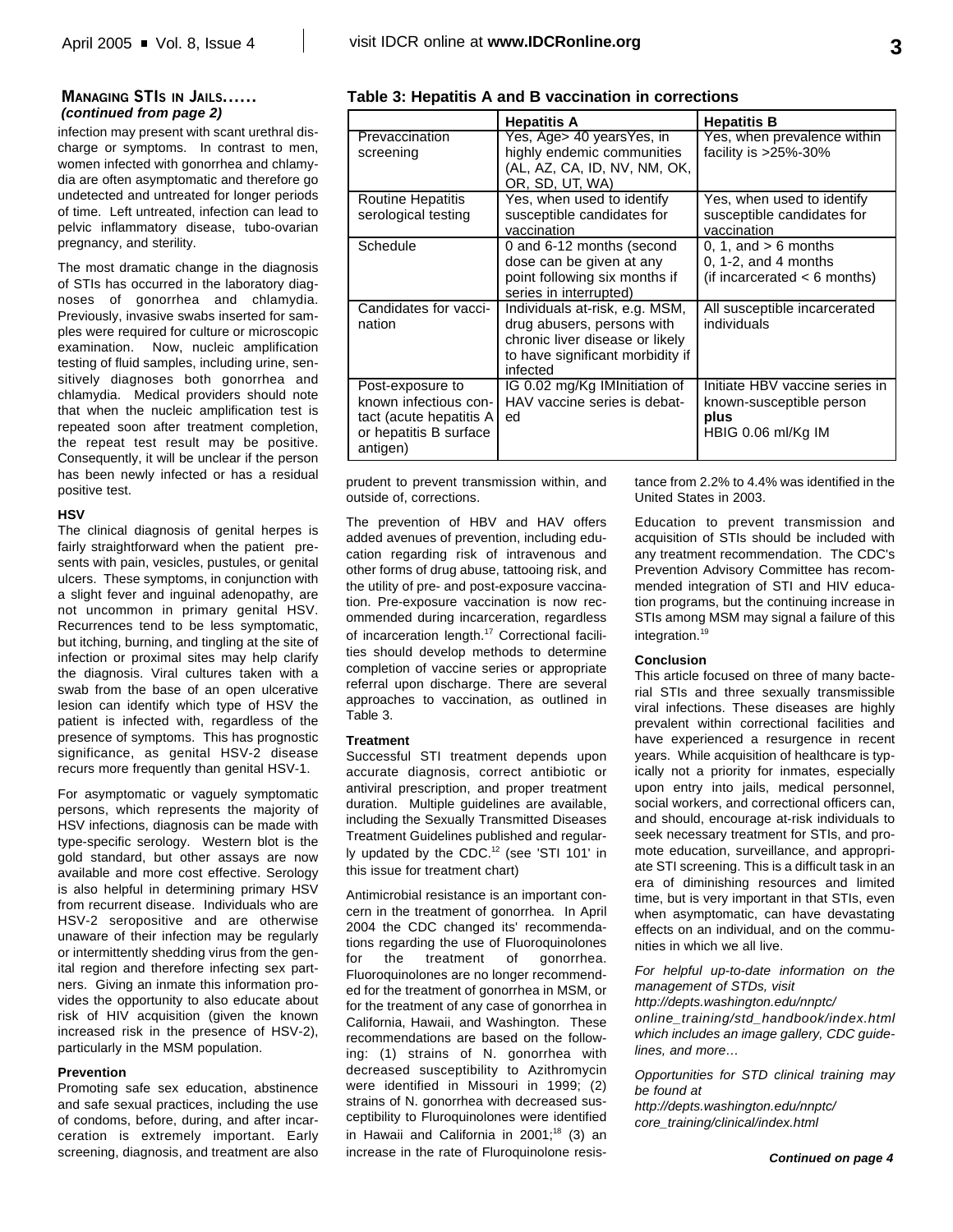## **MANAGING STIS IN JAILS...***(continued from page 3)*

## **Table 4: Methods to improve diagnosis and treatment**

| <b>Method</b>                | Advantage                                                                      | <b>Disadvantage</b>                                        |
|------------------------------|--------------------------------------------------------------------------------|------------------------------------------------------------|
| Routinely test for common    | 1. Will likely increase numbers of arrestees diagnosed                         | 1. Increased laboratory and pharmaceutical                 |
| STIs prevalent within        | with STIs.                                                                     | costs on jail budgets.                                     |
| community at-large. Use      | 2. Urine ligase testing will likely increase acceptance of                     | 2. Increased diagnosis may not lead to                     |
| of rapid RPR, urine ligase   | testing and accuracy of results.                                               | equally increased treatment due to rapid jail              |
| for GC and Chlamydia         | 3. Earlier diagnoses will likely lead to increased                             | turnover.                                                  |
|                              | treatment success, decreased transmission within                               | 3. May depend upon awareness of STI                        |
|                              | corrections and likely decrease rates within the                               | prevalence in outside communities.                         |
|                              | surrounding community.                                                         |                                                            |
|                              | 4. Increased surveillance capability for local                                 |                                                            |
| Targeted screening of        | departments of health (DOH).<br>1. More cost effective than routine screening. | 1. Dependent upon accurate risk                            |
| at-risk individuals by       | 2. Targets high-risk groups.                                                   | assessment.                                                |
| community-determined         | 3. Increases surveillance capability of local DOH.                             | 2. Dependent upon reliable patient-derived                 |
| high-risk behaviors or       |                                                                                | information.                                               |
| local DOH criteria           |                                                                                | 3. Likely to require repeat re-assessments                 |
|                              |                                                                                | of community-derived risks.                                |
|                              |                                                                                | 4. Likely to increase diagnoses, but may not               |
|                              |                                                                                | equally increase rates of treatment.                       |
| Use of surrogate markers     | 1. Relatively inexpensive with immediate results allow-                        | 1. Due to poor sample quality, may lead to                 |
| for evidence of STIs         | ing immediate presumptive treatment.                                           | over-treatment, as well as treatment of                    |
| (e.g. urine dipstick looking | 2. Useful in high prevalence areas with rapid turnovers                        | multiple STIs as co-morbid conditions.                     |
| for nitrate or leukocyte     | of arrestees who may not be available for follow-up                            | 2. Subject to interpretation. Requires quality             |
| esterase positive results).  | evaluation.                                                                    | standard and training.                                     |
|                              | 3. Often testing is already in use for diagnosis of other                      | 3. Offers a range of diagnoses; not a single               |
|                              | chronic conditions.                                                            | diagnosis.                                                 |
|                              |                                                                                | 4. Lack of accurate diagnosis hinders DOH<br>surveillance. |
| Collaborations with local    | 1. Useful to enhance continuity of care into and out of                        | 1. Delays in data entry may alter certainty of             |
| <b>DOH</b>                   | corrections, for contact tracing, and for partner                              | treatment completion. This may lead to over                |
|                              | notification.                                                                  | or under-treatment due to unreliable nature                |
|                              | 2. Cost savings when previous treatment completion                             | of results.                                                |
|                              | can be confirmed.                                                              | 2. Use of aliases may make documentation                   |
|                              | 3. Field-delivered therapy can increase completion of                          | difficult.                                                 |
|                              | treatment and help contain community spread of dis-                            | 3. Local DOH may have different priorities                 |
|                              | ease.                                                                          | than correctional facilities.                              |
|                              | 4. Useful for training corrections healthcare workers in                       |                                                            |
|                              | recognition and treatment of STIs.                                             |                                                            |
|                              |                                                                                |                                                            |

#### *REFERENCES:*

*1. CDC. Assessment of Sexually Transmitted Disease Services in City and County Jails - United States, 1997. MMWR 1998; 47(21); 429-431. 2. Turner CF, et al. Untreated Gonococcal and Chlamydial Infection in a Probability Sample of Adults. JAMA 2002; 287: 726-733*

*3. Skolnick AA. Look behind Bars for Key to Control of STDs. JAMA 1998; 279: 97-98*

*4. Stephenson J. Syphilis Outbreak Sparks Concerns. JAMA 2203; 289; 974*

*5. CDC. 2003 Sexually Transmitted Disease Surveillance Report. 2005. http://www.cdc.gov/std/stats/toc2003.htm Last accessed March 11, 2005. 6. Grenfell, Bryan and BjØrnstad, Ottar. Sexually transmitted diseases: epidemic cycling and immunity. Nature 2005; 433(7024): 366.*

*7. Heimberger TS. et al. High prevalence of syphilis detected through a jail-screening program. A potential public health measure to address the syphilis epidemic. Arch Intern Med. 1993; 1799-1804.*

*8. CDC. Trends in Reportable Sexually Transmitted Diseases in the United States, 2003 - National Data on Chlamydia, Gonorrhea and Syphilis. 2005. http://www.cdc.gov/std/stats/trends2003.htm Last accessed March 11, 2005.*

*9. CDC. Sexually Transmitted Disease Surveillance Report, 2003 - STDs in Persons Entering Corrections Facilities.*

*http://www.cdc.gov/std/stats/corrections.htm Last accessed March 11, 2005.*

*10. Korenromp EL, Sudaryo MD, de Vlas SJ et al. What proportion of episodes of gonorrhea and Chlamydia becomes symptomatic? International Journal of STDs and AIDS. 2002; 13(2): 91-101*

*11. TJ Hammett, P Harmon, P Maruschak Issues and Practices HIV/AIDS, STDs, and TB in Correctional Facilities 1996-1997 Update NCJ 176344, July 1999*

*12. CDC. Sexually Transmitted Diseases Treatment Guidelines, 2002. MMWR 2002; 51 (No. RR-6): 1-80.*

*13. Schacker T et al. Frequent Recovery of HIV-1 from Genital Herpes Simplex Virus Lesions in HIV-1 Infected Men. JAMA. 1998; 280: 61-66. 14. Wald A, Link K. Risk of Human Immunodeficiency Virus Infection in Herpes Simplex Virus Type 2- Seropositive Persons: A Meta-analysis. The Journal of Infectious Diseases 2002; 185: 45-52*

*15. STD Advisor International, May 2000, p. 52-54*

*16. CDC. Transmission of Hepatitis B Virus in Correctional Facilities - Georgia, January 1999 - June 2002. MMWR 2004; 53 (30): 678-681. 17. CDC. Prevention and Control of Infections with Hepatitis Viruses in Correctional Settings. MMWR 2003; 52 (RR1): 1-33.*

*18. CDC. Fluoroquinolone-Resistance in Neisseria gonorrhea, Hawaii, 1999, and Decreased Susceptibility to Azithromycin in N. gonorrhea, Missouri, 1999. MMWR 2000; 49(37): 833-7.*

*19. MSM Epidemics Reveal Need for HIV/STD Integration, STD Advisor Vol. 5 No. 1*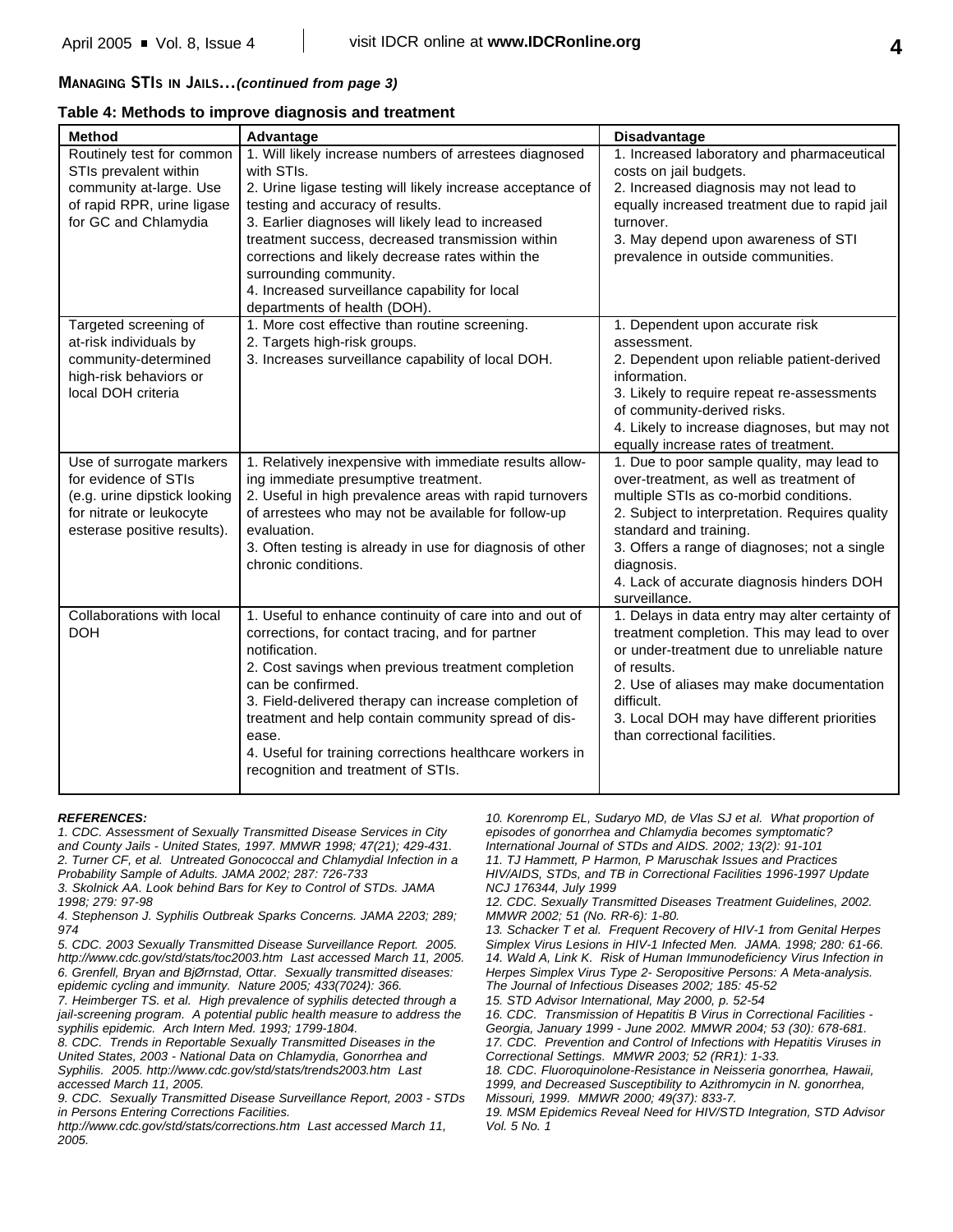# **LETTER FROM THE EDITOR**

Dear Correctional Colleagues:

In the February 17, 2005 issue of the NEJM, Golden et al reports on the "Effect of expedited treatment of sex partners on recurrent or persistent gonorrhea or chlamydial infection". In this unique study, women and heterosexual men with gonorrhea or chlamydia were randomly assigned to have their sex partners receive expedited treatment (patients were offered medication to give to their sex partners), or standard referral (patients were advised to refer their sex partners for treatment and were offered assistance notifying their partners).

The authors successfully showed that expedited treatment was more effective than standard referral of partners in reducing persistent or recurrent gonorrhea and chlamydial infection. Also, patients assigned to expedited treatment were significantly more likely to report all of their sex partners were treated and significantly less likely to report having sex with an untreated partner. Medication partner packets were distributed to patients or their partners through pharmacies, the STI clinic in Seattle-King County, or direct mailing. Packets contained either a combination of a single 400-mg dose of cefixime and 1-g sachet of azithromycin (for gonorrhea) or azithromycin alone (for chlamydia) as well as condoms, information about the medications and STIs, including a warning about adverse effects, and instructions to phone staff with questions or concerns.

As many of you know, the success of standard referral of sex partners in the correctional setting is poor, at best, largely due to mistrust of the system, fear of reprimand or infractions and the like, and fear of breach of confidentiality with subsequent mistreatment by counselors, medical staff, officers, etc… This study provides a potential strategy to deal with this issue so that transmission of STIs is reduced and recurrence of disease is minimized, though there may be some legal barriers to overcome. Innovative solutions, like these, are needed to effectively reduce the burden of STIs in the correctional setting.

This month, Karl Brown, MD presents an overview of common STIs in jails for our readers and Steven Scheibel, MD presents a case study of LGV in an inmate infected with HIV. At the conclusion of this issue, readers should be more familiar with the epidemiology, diagnosis, and treatment of STIs.

Respectfully,

Beth Weaver, DO

# **Subscribe to IDCR**

Fax to **617-770-3339** for any of the following: *(please print clearly or type)*

| EMAIL:                                                                                                                   |                                                                                                                                                |                                                           |                                  |  |  |  |
|--------------------------------------------------------------------------------------------------------------------------|------------------------------------------------------------------------------------------------------------------------------------------------|-----------------------------------------------------------|----------------------------------|--|--|--|
| FAX:                                                                                                                     |                                                                                                                                                | PHONE:                                                    |                                  |  |  |  |
| ADDRESS:                                                                                                                 | CITY:                                                                                                                                          | STATE:                                                    | ZIP:                             |  |  |  |
| O Physician<br>O Pharmacist                                                                                              | O Physician Assistant<br>O Medical Director/Administrator                                                                                      | ○ Nurse/Nurse Practitioner<br>∩ HIV Case Worker/Counselor | O Nurse Administrator<br>O Other |  |  |  |
| <b>CHECK ONE:</b>                                                                                                        |                                                                                                                                                |                                                           |                                  |  |  |  |
| NAME:                                                                                                                    | <b>FACILITY:</b>                                                                                                                               |                                                           |                                  |  |  |  |
| Yes, I would like my IDCR to be delivered in the future as an attached PDF file in an<br>email (rather than have a fax). |                                                                                                                                                |                                                           |                                  |  |  |  |
|                                                                                                                          | Yes, I would like to sign up the following colleague to receive a complimentary subscription of<br>IDCR fax/email newsletter.                  |                                                           |                                  |  |  |  |
|                                                                                                                          | Yes, I would like to add/update/correct (circle one) my contact information for my complimentary<br>subscription of IDCR fax/email newsletter. |                                                           |                                  |  |  |  |

#### **Faculty Disclosure**

In accordance with the Accreditation Council for Continuing Medical Education Standards for Commercial Support, the faculty for this activity have been asked to complete Conflict of Interest Disclosure forms. Disclosures are listed at the end of articles. All of the individual medications discussed in this newsletter are approved for treatment of HIV and hepatitis unless otherwise indicated. For the treatment of HIV and hepatitis infection, many physicians opt to use combination antiretroviral therapy which is not addressed by the FDA.

**Associate Editors**

Rick Altice, MD *Director of Clinical Research, Director, HIV in Prisons Program, Director, Community Health Care Van, Associate Professor of Medicine Yale University AIDS Program*

David Paar, MD *Associate Professor of Medicine, University of Texas, Medical Branch*

Karl Brown, MD, FACP *Infectious Disease Supervisor PHS-Rikers Island*

Ralf Jürgens *Consultant, HIV/AIDS, Human Rights, Drug Policy and Prisons*

Joseph Paris, PhD, MD, FSCP, CCHP *Medical Director, Georgia Dept. of Corrections*

Lester Wright, MD, MPH *Chief Medical Officer, New York State Dept. of Correctional Services*

> Dean Rieger, MD *Medical Director, Indiana Dept. of Corrections*

Neil Fisher, MD *Medical Director, Chief Health Officer, Martin Correctional Institute*

William Cassidy, MD *Associate Professor of Medicine, Louisiana State University Health Sciences Center*

**Editorial Board**

Louis Tripoli, MD, FACFE *Correctional Medical Institute, Correctional Medical Services*

Josiah Rich, MD *Associate Professor of Medicine and Community Health Brown University School of Medicine, The Miriam Hospital*

> Steven F. Scheibel, MD *Regional Medical Director Prison Health Services, Inc*

David A. Wohl, MD *Associate Professor of Medicine University of North Carolina AIDS Clinical Research Unit*

Barry Zack, MPH *Executive Director, Centerforce*

Michelle Gaseau *The Corrections Connection*

**Layout** Kimberly Backlund-Lewis *The Corrections Connection*

**Distribution** Screened Images Multimedia

> **Managing Editor** Courtney E Colton *IDCR*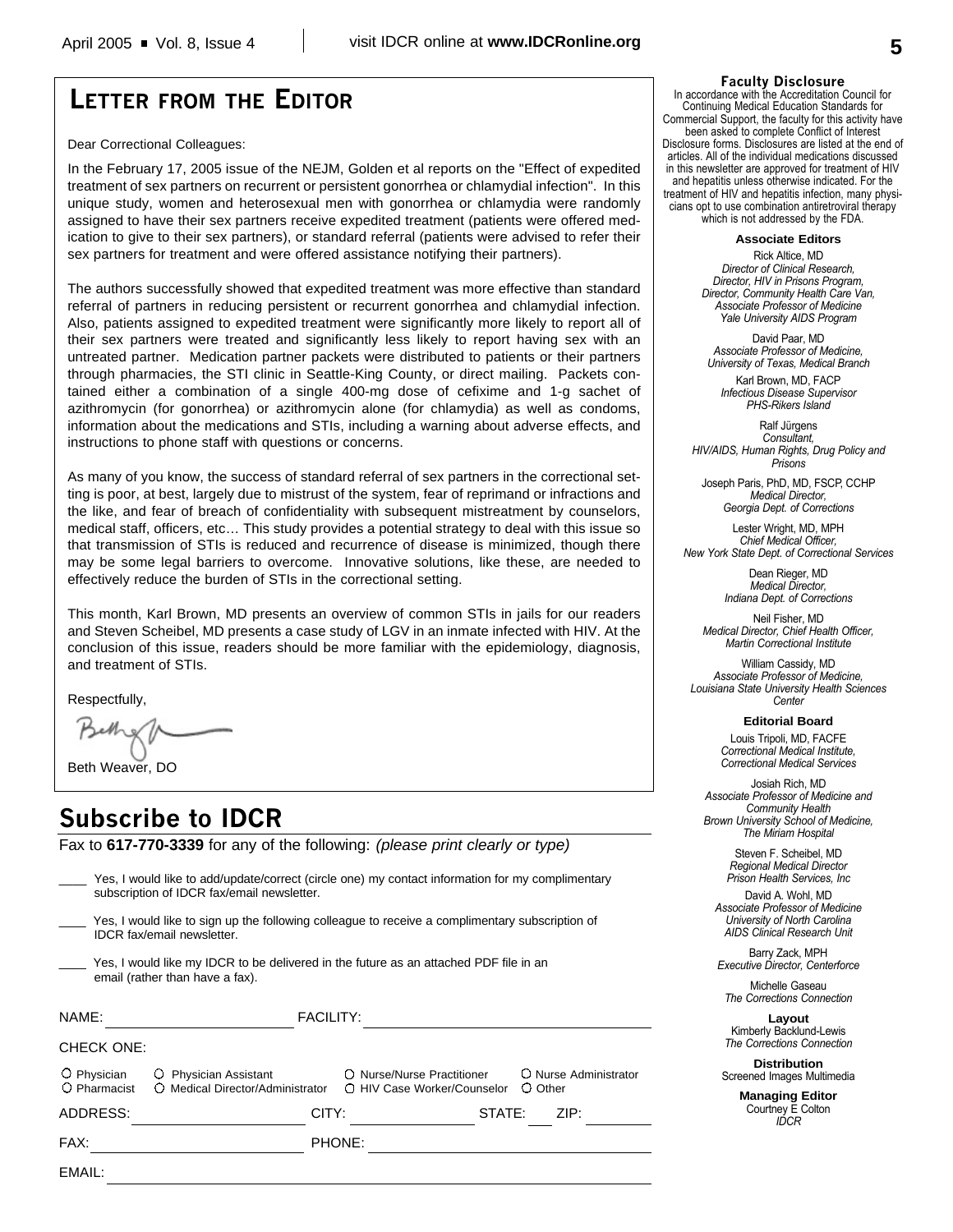# **ASK THE EXPERT: Lymphogranuloma venereum (LGV) in an Inmate with HIV**

*By Steven Scheibel\*, MD, Regional Medical Director, Prison Health Services Disclosures: \*Speaker's Bureau: GlaxoSmithKline, Bristol Myers Squibb, Boehringer Ingelheim, and Gilead Sciences*

*CASE: A 34 year old, HIV-infected Puerto Rican male inmate presents at intake with a complaint of a swollen right inguinal lymph node. He states that 2 months ago he noticed a swelling in the right groin which gradually increased in size from that of a pea to a tender, mobile mass the size of an almond. He denies fever, chills, night sweats or other constitutional symptoms. Further, he denies dysuria, penile/rectal ulceration or discharge.* 

*He has 18 months remaining in his sentence. He has sex only with men and has a history of urethral gonorrhea times two and rectal warts. In 2003 he developed a mononucleosis syndrome with generalized lymphadenopathy, fevers and malaise, which was later diagnosed as HIV. On the outside, he was sexually active, with approximately 50 sex partners, many of whom were anonymous, during the previous 2 months. He only practices insertive anal intercourse and uses condoms most of the time. He was regularly using crystal methamphetamines and occasionally used marijuana. He is ARV-naive with a CD4 count of 350 cells/mL and a viral load varying between 30,000-40,000 cells/mL. He has had no history of opportunistic infections. He reports an allergy to penicillin, which manifested as a rash.*

*Physical exam is significant for normal vital signs, clear oral cavity, normal cardiovascular and chest exam. Examination of the rectum and penis/scrotum/testicles are normal without evidence of discharge, lesions or ulcerations. Skin exam shows no rashes or lesions. Lymph node exam is significant for a 2.5 cm X 1.0 cm tender mobile mass in the right ingiunal area. There is no overlying erythema or drainage. The remainder of the lymph node exam shows multiple 1-2 cm diameter lymph nodes, which are mobile, non-tender and distributed among the axillary, anterior and posterior cervical and inguinal regions.*

**Q:** *What are the differential diagnoses for unilateral tender inguinal lymph node enlargement in a sexually active HIV-infected male from Puerto Rico?*

**A:** The differential diagnoses include HIV with generalized lymphadenopathy, lymphoma, tuberculosis, chronic fungal infections, kaposi's sarcoma, cat-scratch disease (bacillary angiomatosis) and a reaction to a local viral/bacterial infection (e.g. HSV, chancroid, syphilis, lymphogranuloma venereum [LGV] or Staphylococcus aureus).

#### **Q:** *What tests would you order on the initial evaluation?*

**A:** The Rapid Plasma Reagin (RPR) test was negative and cultures of the throat and rectum were negative for gonococcus and chlamydia. DNA amplification test was positive for Chlamydia trachomatis and negative for Neisseria gonorrhoeae from a urine sample.

Although not conclusive of LGV, the clinical presentation in this patient is suggestive of an inguinal bubo with the initial site of infection being the penis or urethra.

**Q:** *What measures, if any, should be taken to evaluate and treat all sexual contacts over the last 2 months?*

**A:** This sexually transmitted infection (STI) is reportable, and therefore, the public health department should be contacted. Depending on the particular county/state and available resources, ideally an officer from the health department would visit the prison and interview the inmate as well as all potential sexual contacts. All exposed contacts within the preceeding 2 months would not only need to be cultured for chlamydia but also screened for HIV and other STIs, such as syphilis. Because this inmate was diagnosed at intake, all sexual contacts were likely those in the community from which he came. However, any potential inmate contacts who may have been exposed to this inmate (the index case) since he has been in custody should still be explored.

#### **Discussion**

LGV is an STI caused by serovars of Chlamydia trachomatis and is endemic to parts of Africa, India, Southeast Asia, South America and the Caribbean. The disease process has several stages based upon the duration of infection. A primary lesion in the genital region characterizes the first stage. The lesion is a shallow ulcer or papule, which is minimally symptomatic and rapidly heals without scarring. The second stage involves the swelling of locally draining lymph nodes, which forms into an inflammatory mass with loculations of pus (bubo).

Progressive fibrosis leads to strictures in the rectum, draining buboes, and disfigurement of the external genitalia. The second and late stages may have associated constitutional signs and/or symptoms.

The diagnosis of LGV may be difficult. Perhaps the most definitive test is culture of an aspirate from the bubo; however, this is only about 50% sensitive. Other tests available include direct immunofluorescence or enzyme immunoassay of the bubo aspirate, but may be less sensitive or not available. A 4-fold rise in antibody titers is suggestive of LGV, but not specific as there may be cross reactions produced as a result of infections with other forms of chlamydial infections.1

The patient was treated with doxycycline 100 mg twice daily for 21 days with resolution of the bubo and no further recurrence of disease. The CDC recommendations for treatment of LGV are 21 days of doxycycline. Other agents which are active include co-trimoxazole, erythromycin, minocycline and tetracycline. Also, azithromycin as a 1 gram dose has been successful in HIV-infected patients with LGV, though most of the literature recommends antibiotic treatment for 21 days.<sup>1,2</sup> Patients with LGV should be followed weekly for at least 4 weeks or until signs and symptoms have resolved.

A recent report from the Netherlands has shown a dramatic increase in LGV among men who have sex with men and have unprotected anal intercourse. These presentations may be markedly atypical in that most of the men infected with LGV developed gastrointestinal bleeding and inflammation of the rectum and colon.<sup>3</sup> These atypical presentations should be distinguished from inflammatory bowel diseases. Proper diagnosis and treatment of LGV may also decrease the transmission of HIV since it has been shown that other ulcerative diseases, such as herpes and syphilis, increase risk of HIV acquisition.

For FREE continuing education opportunities related to STIs, visit the following web site at http://www.stdhivtraining.org/nnptc/about.cfm

#### *References:*

*1. CDC. 2002 national guideline for the management of lymphogranuloma venereum. MMWR 2002; 51 (RR-6): 1-80. 2. Nieuwenhuis et al. Unusual presentation of early lymphogranuloma venereum in an HIV-1 infected patient: effective treatment with 1 gram azithromycin. Sex Transm Infect 2003; 79: 453-55. 3. Title: Lymphogranuloma Venereum among men who have sex with*

*men - Netherlands, 2002-2003. MMWR 2004; 53 (42): 985-999.*

**6**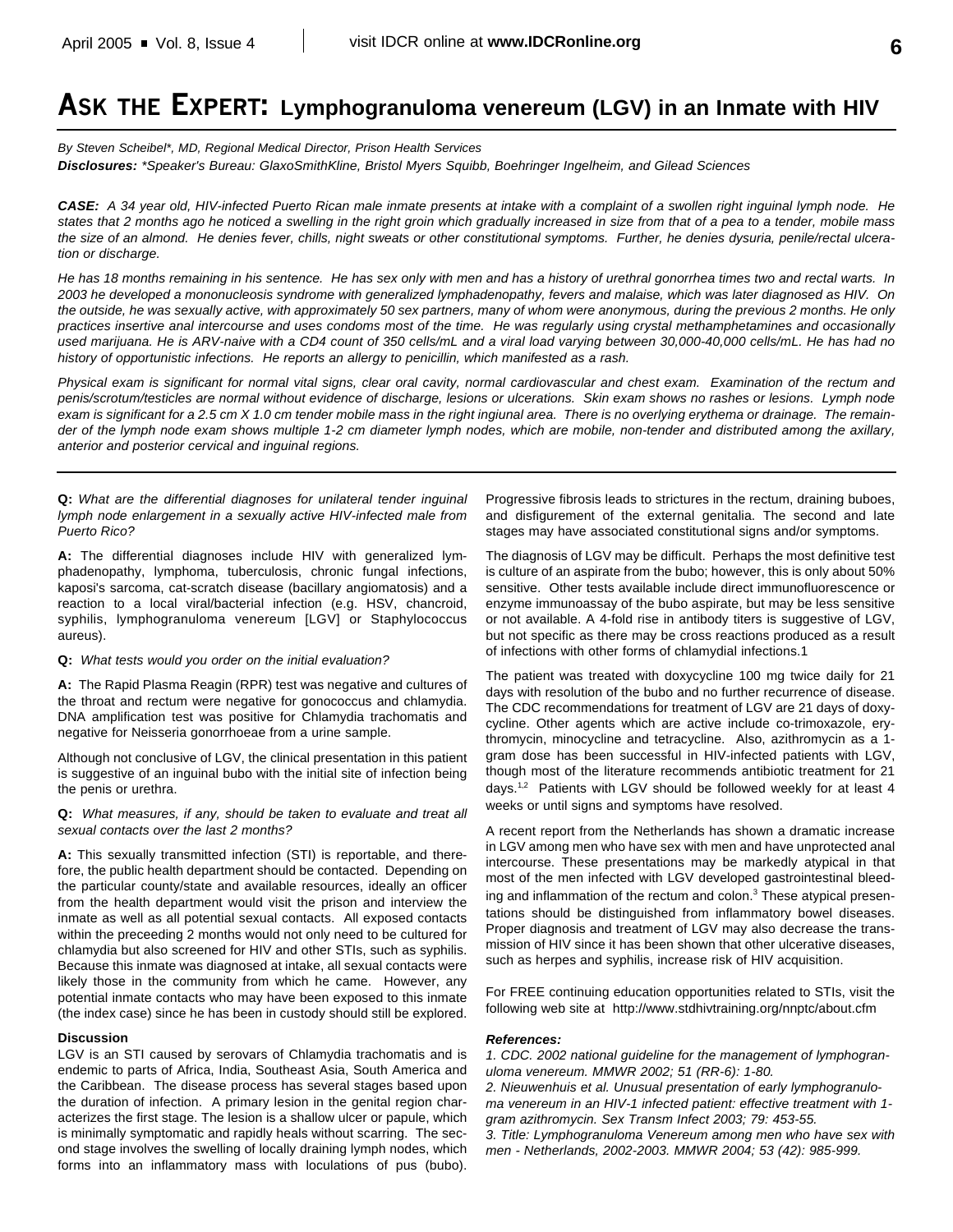# STI 101

# **Treatment Recommendations**

| <b>DISEASE</b>                                                                          | <b>RECOMMENDATION</b>                                                                                                                                                                                                               | <b>ALTERNATIVE REGIMEN</b>                                                                                                                                                                                                                                                                |
|-----------------------------------------------------------------------------------------|-------------------------------------------------------------------------------------------------------------------------------------------------------------------------------------------------------------------------------------|-------------------------------------------------------------------------------------------------------------------------------------------------------------------------------------------------------------------------------------------------------------------------------------------|
| <b>Primary and Secondary</b><br>syphilis<br>Early Latent syphilis<br>(<1 year duration) | Benzathine penicillin 2.4 million<br>units IM in a single injection                                                                                                                                                                 | 1. Doxycycline 100 mg po bid for 14 days OR<br>2. Tetracycline 500 mg po qid for 14 days                                                                                                                                                                                                  |
| Latent syphilis (>1 year<br>duration or unknown)                                        | Benzathine penicillin 2.4 million<br>units IM for three doses at 1-week<br>intervals                                                                                                                                                | 1. Doxycycline 100 mg po bid for 28 days<br>2. Tetracycline 500 mg qid for 28 days                                                                                                                                                                                                        |
| Neurosyphilis                                                                           | Aqueous crystalline penicillin G<br>18-24 million units per day, admin-<br>istered as 3-4 million units IV every<br>4 hours or continuous infusion,<br>for 10-14 days                                                               | Procaine penicillin 2.4 million units IM once daily<br>plus Probenicid 500 mg orally four times a day, both<br>for $10-14$ days                                                                                                                                                           |
| Syphilis during pregnancy                                                               | Penicillin regimen appropriate for<br>stage of syphilis                                                                                                                                                                             | Penicillin allergic pregnant patients should be<br>desensitized to penicillin                                                                                                                                                                                                             |
| Gonorrhea                                                                               | 1. Ceftriaxone 125 mg IM in a<br>single dose                                                                                                                                                                                        | 1. Ciprofloxacin 500 mg orally in a single dose OR<br>2. Ofloxacin 400 mg orally in a single dose OR<br>3. Levofloxacin 250 mg orally in a single dose<br>Plus, treat for Chlamydia infection if it has not been<br>ruled out.                                                            |
| Chlamydia                                                                               | 1. Azithromycin 1 g orally in a<br>single dose OR<br>2. Doxycycline 100 mg orally twice<br>daily for 7 days                                                                                                                         | 1. Erythromycin base 500 mg orally four times daily<br>for 7 days OR<br>2. Erythromycin ethylsuccinate 800 mg orally four<br>times daily for seven days OR<br>3. Ofloxacin 300 mg orally twice daily for 7 days OR<br>4. Levofloxacin 500 mg orally daily for 7 days                      |
| Chlamydia during<br>pregnancy                                                           | 1. Erythromycin base 500 mg orally<br>four times daily for 7 days OR<br>2. Amoxicillin 500 mg orally three<br>times daily for 7 days                                                                                                | 1. Erythromycin base 500 mg orally four times daily<br>for 14 days OR<br>2. Erythromycin ethylsuccinate 800 mg orally four<br>times daily for 7 days OR<br>3. Erythromycin ethylsuccinate 400 mg orally four<br>times daily for 14 days OR<br>4. Azithromycin 1 g orally in a single dose |
| HSV, first clinical episode                                                             | 1. Acyclovir 400 mg three times<br>daily for 7-10 days OR<br>2. Valacyclovir 1 g orally twice daily<br>for $7-10$ days OR<br>3. Famciclovir 250 mg orally three<br>times daily OR<br>4. Acyclovir 200 mg orally five<br>times daily |                                                                                                                                                                                                                                                                                           |
| Genital herpes,<br>recurrence                                                           | Episodic therapy:<br>1. Above regimens for 5 days<br>2. Valacyclovir 500 mg for 3-5 days                                                                                                                                            | Suppressive therapy:<br>1. Acyclovir 400 mg orally twice daily, indefinitely<br><b>OR</b><br>2. Famciclovir 250 mg orally twice daily OR<br>3. Valacyclovir 500 mg orally once daily OR<br>4. Valacyclovir 1 g orally once daily                                                          |
| Hepatitis A*                                                                            | $\blacksquare$                                                                                                                                                                                                                      |                                                                                                                                                                                                                                                                                           |
| Hepatitis B*                                                                            |                                                                                                                                                                                                                                     |                                                                                                                                                                                                                                                                                           |

*\*Chronic hepatitis A and B treatment are beyond the scope of this text.*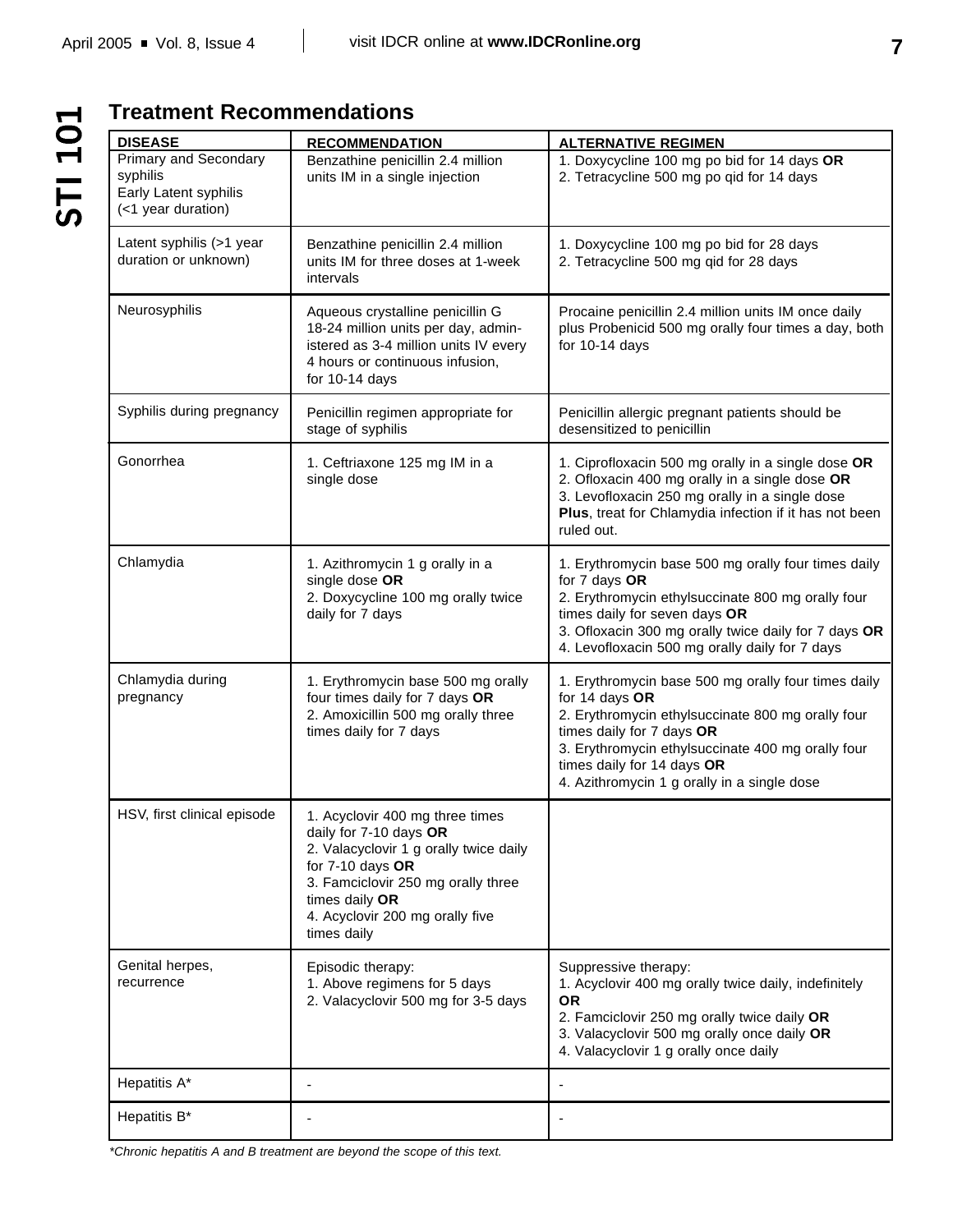# **SAVE THE DATES**

## **"Improving the Management of HIV Disease" - Regional CME Courses**

*Los Angeles, CA - April 16, 2005 Chicago, IL - May 2, 2005 Washington, DC - May 20, 2005 San Francisco - June 1, 2005* Visit: www.iasusa.org/ registration/index.html

## **NCCHC Updates in**

**Correctional Health Care** *April 9-12, 2005 Las Vegas, NV* Visit: www.ncchc.org

## **AMFAR National HIV/AIDS**

**Update Conference** *April 10-13, 2005 Oakland, CA* Visit: www.amfar.org

## **ICAAC Meeting**

*September 21-24, 2005 New Orleans, LA* Visit: www.icaac.org

## **United States Conference on AIDS**

*September 28-October 2, 2005 Houston, TX* Visit: www.nmac.org

## **Infectious Diseases Society of America**

*October 6-9, 2005 San Francisco, CA* Visit: www.idsociety.org

# **National Conference on**

**Correctional Health Care** *October 8-12, 2005 Denver, CO* Visit: www.ncchc.org

## **Society of Correctional Physicians Annual Meeting**

*October 9, 2005 Denver, CO* Visit: www.corrdocs.org

# **IN THE NEWS**

## **CONGRATULATIONS!**

Dr. Joseph Bick was awarded the Body's HIV Leadership Award for *"Outstanding HIV/AIDS Clinician."* 

## **FDA Approves Pegasys and Copegus as Only Hepatitis C Treatment for HIV Patients**

On February 25, 2005, the Food and Drug Administration (FDA) approved Pegasys® (peginterferon alfa-2a) and Copegus® (ribavirin) for the treatment of chronic hepatitis C virus (HCV) in HIV/HCV co-infected patients. Pegasys combination therapy is the first and only FDA approved regimen for HCV treatment in HIVinfected patients. The FDA based its' approval on results from the AIDS Pegasys Ribavirin International Co-infection Trials (APRICOT), which evaluated chronic HCV treatment in patients co-infected with HIV/HCV. Pegasys is dosed at 180 mcg as a subcutaneous injection administered once weekly. Copegus is available as a 200 mg tablet, and is administered orally twice daily as a split dose. Generic ribavirin is also available at a reduced cost. The FDA is currently reviewing an indication for Pegasys for the treatment of chronic HBV. *www.ap.org*

## **Switching from Thymidine Analogs Improves Lypoatrophy**

Options for patients with peripheral lipoatrophy are limited. The MITOX and TARHEEL studies demonstrated that switching from a thymidine analog partially reversed lipoatrophy. The ACTG 5125 study demonstrated that switching to a nucleoside reverse transcriptase inhibitor (NRTI) sparing regimen increased peripheral lipoatrophy. Murphy et al analyzed 101 patients who were receiving the thymidine analogues d4T or AZT as part of their treatment regimens, with HIV RNA <500 copies/mL, and clinical evidence of lipoatrophy. Patients were randomized to: (1) switch thymidine analogues to abacavir (ABC), (2) switch thymidine analogues to lopinavir/ritonavir (LPV/r) plus nevirapine (NVP), or (3) delay switching for 24 weeks. All patients were followed for 48 weeks post-intervention. Results at 24 weeks showed that subcutaneous thigh fat increased in the LPV/r + NVP group. There were SAT increases and VAT:TAT decreases for both interventions, and a decreased VAT for patients receiving the ABC regimen. There was also a significant increase in CD4 cell count for patients receiving the LPV/r + NVP regimen. Murphy et al concluded that, in patients with lipatrophy, switching d4T or AZT to a non-thymidine analogue or changing to a NRTI-sparing regimen is associated with significant improvements in SAT, VAT, and VAT:TAT, while maintaining virologic control and improving CD4 cell count.

*Murphy Robert, et al. Switching to a thymidine analog-sparing or nucleoside-sparing regimen improves lipoatrophy: 24-week results of a prospective randomized clinical trial, AACTG 5110. 12th Conference on Retroviruses and Opportunistic Infections. Session 10 oral abstracts. Boston, MA: February 23, 2005.*

## **Tipranivir/Ritonavir is Superior to Lopinavir/Ritonavir**

Cooper et al analyzed the RESIST trials to compare the efficacy of Tipranivir/ritonavir (TPV/r) and Lopinavir/ritonavir (LPV/r), and to assess the role of additional active drugs in the optimized background regimen (OBR). Of the 1,483 patients randomized and treated in the two trials, 1,159 were available for analysis at 24 weeks. At 24 weeks, in the TPV/r and LPV/r groups, 34% and 18%, respectively, had viral loads <400 copies/mL; 24% and 11%, respectively, had viral loads <50 copies/mL, and CD4 cell count increase was +31 cells and +6 cells, respectively. The 24-week treatment response increased in both the TPV/r and LPV/r groups with the use of additional active background antiretroviral agents. Cooper et al concluded that TPV/r is superior to LPV/r in PI-experienced HIV-infected patients.

*Cooper David, et al. 24-Week RESIST study analyses: the efficacy of tipraniavir/ritonavir is superior to lopinavir/ritonavir, and the TPV/r treatment response is enhanced by inclusion of genotypically active antiretrovirals in the optimized background regimen. 12th Conference on Retroviruses and Opportunistic Infections. Session 97 poster abstracts. Boston, MA: February 24, 2005.*

## **Tenofovir for HIV/HBV Co-infection**

Peters et al assessed the non-inferiority of TDF with adefovir dipivoxil (ADV) with respect to HBV DNA, assessed the clinical response to ADV versus TDF, and evaluated the safety and tolerability of ADV and TDF. Subjects received daily either ADV 10mg plus TDF placebo or TDF 300mg plus ADV placebo for up to 96 weeks. Non-inferiority was defined with a tolerance of -1 log. Mean log10 average change from baseline to 44 weeks was -4.44 and -3.21 in the TDF and ADV arms, respectively. Peters et al concluded that both ADV and TDF successfully lower HBV DNA and are safe and efficacious in HIB/HBV co-infected patients over 48 weeks.

*Peters Marion, et al. Tenofovir disoproxil fumarate is not inferior to adefovir dipivoxil for the treatment of hepatitis B virus in subjects who are co-infected with HIV: results of ACTG A5127. 12th Conference on Retroviruses and Opportunistic Infections. abstracts. Boston, MA: February 24, 2005.*

**RESOURCES**

**CDC. National Center for HIV, STD and TB Prevention. Division of Sexually Transmitted Diseases** http://www.cdc.gov/nchstp/dstd/aboutdiv.htm

**National Network of STD/HIV Prevention Training Centers** http://depts.washington.edu/nnptc/

**Seattle STD/HIV Prevention Training Center** http://depts.washington.edu/seaptc/